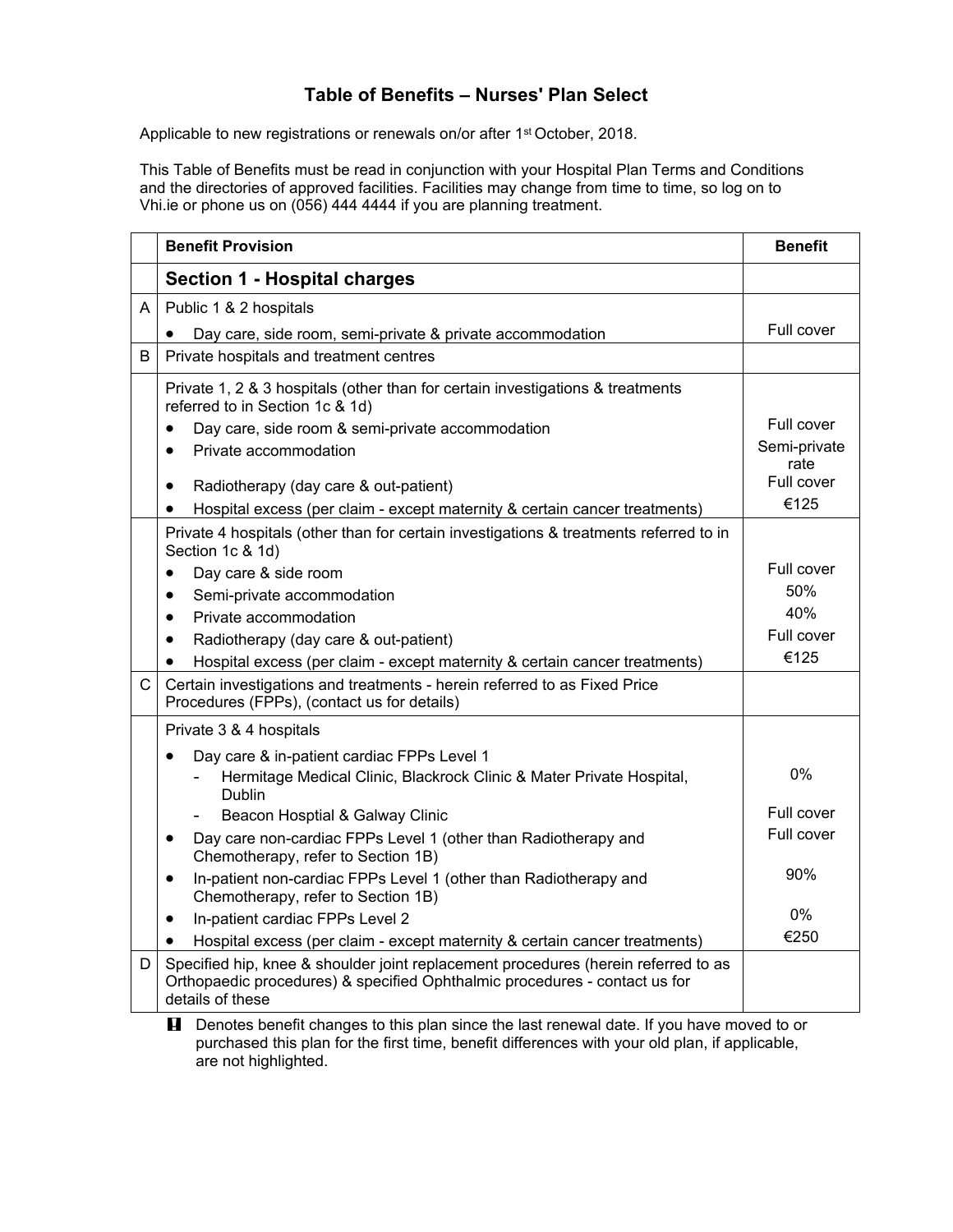|   | Private 1, 2 & 3 hospitals                                                                     |                                   |
|---|------------------------------------------------------------------------------------------------|-----------------------------------|
|   | Day care, side room & semi-private accommodation                                               | 80%                               |
|   | Private accommodation                                                                          | 80% Semi-                         |
|   |                                                                                                | private rate<br>€125              |
|   | Hospital excess (per claim)<br>$\bullet$                                                       |                                   |
|   | Private 4 hospitals                                                                            | 80%                               |
|   | Day care & side room                                                                           | 50%                               |
|   | Semi-private accommodation                                                                     | 40%                               |
|   | Private accommodation                                                                          | €125                              |
|   | Hospital excess (per claim)                                                                    |                                   |
|   | When carried out as a Fixed Price Procedure (contact us for details)                           | 80%                               |
|   | Private 3 & 4 hospitals                                                                        | €250                              |
|   | Hospital excess (per claim)                                                                    |                                   |
|   | <b>Section 2 - Consultants' fees/GP procedures</b>                                             |                                   |
| A | In-patient treatment, day-care/side room/out-patient & GP procedures                           |                                   |
|   | Participating consultant/GP<br>$\bullet$                                                       | Full cover                        |
|   | Non-participating consultant/GP                                                                | Standard                          |
|   |                                                                                                | benefit                           |
|   | Section 3 - Psychiatric cover (read in conjunction with Section                                |                                   |
|   | 1)                                                                                             |                                   |
|   |                                                                                                |                                   |
| A | In-patient psychiatric cover                                                                   | 100 days                          |
| B | Day care psychiatric treatment for approved day care programmes                                | Contact us for<br>further details |
| C | In-patient treatment for alcoholism, drug or other substance abuse in any 5 year<br>period     | 91 days                           |
| D | Out-patient mental health treatment (in an approved out-patient mental health                  |                                   |
|   | centre)                                                                                        | €100 per                          |
|   | Mental health assessment in every 2 year period                                                | member                            |
|   | Mental health therapy, 12 visits                                                               | €30 per visit                     |
|   | Section 4 - Maternity & BabyH                                                                  |                                   |
| Α | Home birth benefit                                                                             | €4,000                            |
| B | Normal confinement                                                                             |                                   |
|   | $\bullet$                                                                                      | Full cover                        |
|   | Public hospital benefit (up to 3 days)<br>Caesarean delivery (as per hospital benefits listed) | <b>Refer Section</b>              |
| C | In-patient maternity consultant fees (per Schedule of Benefits for Professional<br>Fees)       | Agreed<br>charges                 |
| D | Post-natal home nursing                                                                        |                                   |
|   | Following 1 nights stay<br>$\bullet$                                                           | €1,200                            |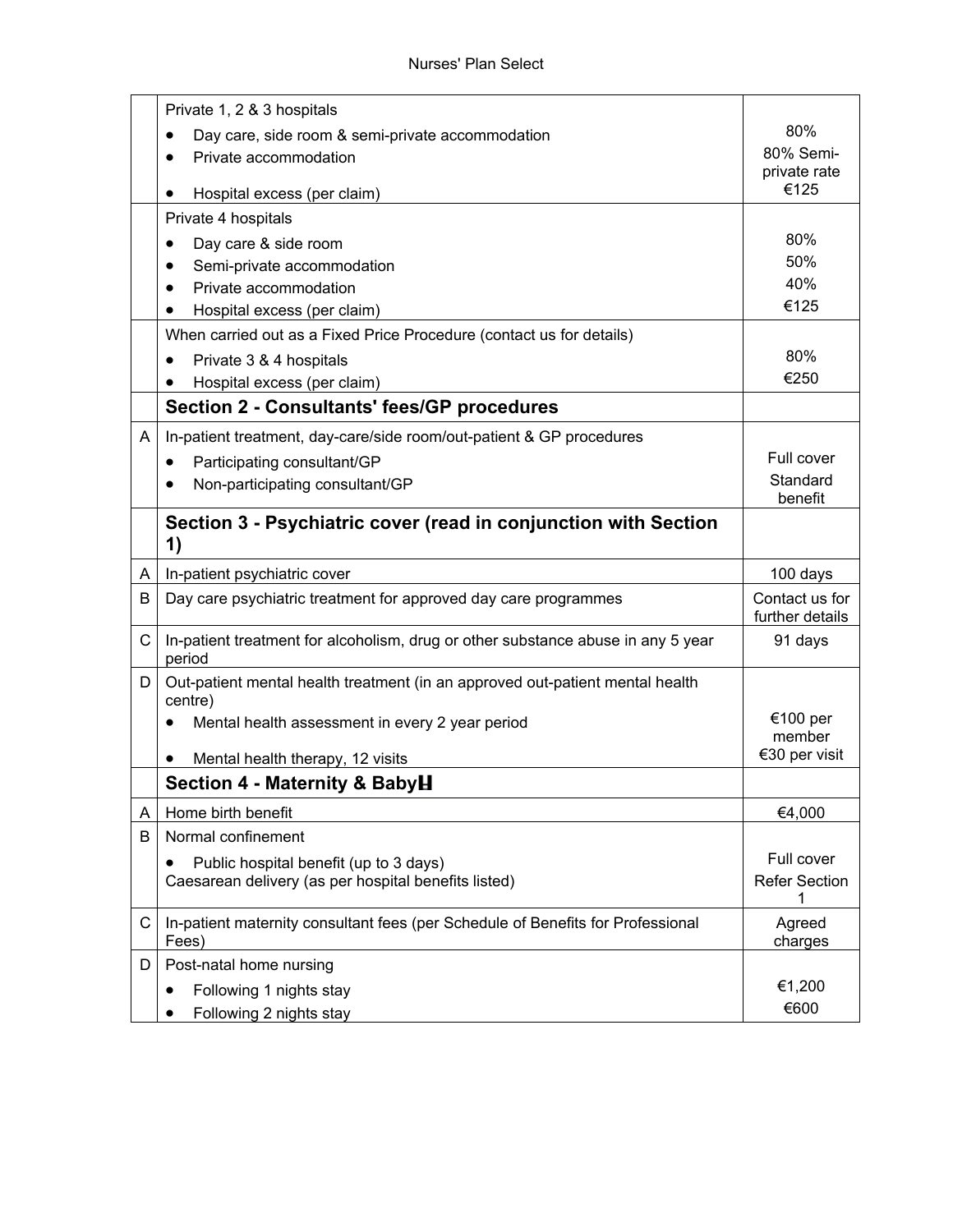| E | Vhi Fertility Programme                                                                                                                                                                                                                                                                                                                                                                                                                                                                                                                                                                                                                                          |                                                                                                                                                                           |
|---|------------------------------------------------------------------------------------------------------------------------------------------------------------------------------------------------------------------------------------------------------------------------------------------------------------------------------------------------------------------------------------------------------------------------------------------------------------------------------------------------------------------------------------------------------------------------------------------------------------------------------------------------------------------|---------------------------------------------------------------------------------------------------------------------------------------------------------------------------|
|   | Fertility benefit - benefit per member, towards the cost of specified fertility tests<br>and treatments carried out in a Vhi Participating Fertility Treatment Centre<br>Initial consultation<br>$\bullet$<br>AMH & Semen Analysis tests<br>$\bullet$<br>Egg freezing - once per lifetime<br>$\bullet$<br>Sperm freezing - once per lifetime<br>$\bullet$<br>IUI - up to 2 treatments per lifetime, female members only<br>$\bullet$<br>IVF or ICSI - up to 2 treatments per lifetime, female members only<br>$\bullet$<br>Fertility counselling - 4 sessions per treatment carried out in a Vhi Participating<br>$\bullet$<br><b>Fertility Treatment Centre</b> | €100 discount<br>at point of<br>sale<br>€100 discount<br>at point of<br>sale<br>€1000<br>€125<br>€450 per<br>treatment*<br>€1,000 per<br>treatment*<br>€40 per<br>session |
|   | Fertility support services - Acupuncturists & Dieticians visits<br>$\bullet$                                                                                                                                                                                                                                                                                                                                                                                                                                                                                                                                                                                     | <b>Refer Section</b><br>9                                                                                                                                                 |
|   | * These benefits are co-funded by Vhi and the Vhi Participating Fertility Treatment<br>Centre                                                                                                                                                                                                                                                                                                                                                                                                                                                                                                                                                                    |                                                                                                                                                                           |
| F | Maternity & Baby Bundle                                                                                                                                                                                                                                                                                                                                                                                                                                                                                                                                                                                                                                          |                                                                                                                                                                           |
|   | Maternity Yoga and Pilates classes<br>$\bullet$                                                                                                                                                                                                                                                                                                                                                                                                                                                                                                                                                                                                                  | 75% cover up                                                                                                                                                              |
|   | One maternity scan<br>$\bullet$                                                                                                                                                                                                                                                                                                                                                                                                                                                                                                                                                                                                                                  | to a combined                                                                                                                                                             |
|   | Breast-feeding consultations<br>$\bullet$                                                                                                                                                                                                                                                                                                                                                                                                                                                                                                                                                                                                                        | limit of €400                                                                                                                                                             |
|   | Baby massage classes                                                                                                                                                                                                                                                                                                                                                                                                                                                                                                                                                                                                                                             | and                                                                                                                                                                       |
|   | Baby swim classes                                                                                                                                                                                                                                                                                                                                                                                                                                                                                                                                                                                                                                                | no excess                                                                                                                                                                 |
|   | Ante natal course<br>$\bullet$                                                                                                                                                                                                                                                                                                                                                                                                                                                                                                                                                                                                                                   |                                                                                                                                                                           |
| G | <b>Additional Maternity &amp; Baby Benefits</b>                                                                                                                                                                                                                                                                                                                                                                                                                                                                                                                                                                                                                  |                                                                                                                                                                           |
|   | Foetal screening<br>$\bullet$                                                                                                                                                                                                                                                                                                                                                                                                                                                                                                                                                                                                                                    | €100                                                                                                                                                                      |
|   | Paediatrician benefit<br>$\bullet$                                                                                                                                                                                                                                                                                                                                                                                                                                                                                                                                                                                                                               | €60                                                                                                                                                                       |
|   | Vaccinations for Meningtis B and Chicken Pox - up to two inoculations for<br>$\bullet$<br>each per lifetime                                                                                                                                                                                                                                                                                                                                                                                                                                                                                                                                                      | €50 per<br>inoculation                                                                                                                                                    |
|   | Female and male mental health counselling - 10 sessions                                                                                                                                                                                                                                                                                                                                                                                                                                                                                                                                                                                                          | €40 per<br>session                                                                                                                                                        |
|   | New parents food pack - 10 nutritional dinners delivered to your door                                                                                                                                                                                                                                                                                                                                                                                                                                                                                                                                                                                            | Full cover                                                                                                                                                                |
|   | Paediatric first aid course                                                                                                                                                                                                                                                                                                                                                                                                                                                                                                                                                                                                                                      | €50                                                                                                                                                                       |
|   |                                                                                                                                                                                                                                                                                                                                                                                                                                                                                                                                                                                                                                                                  | No excess<br>applies to this<br>section                                                                                                                                   |
| H | Pre- and post-natal care (combined visits) - subject to the annual excess in section<br>9                                                                                                                                                                                                                                                                                                                                                                                                                                                                                                                                                                        | €400                                                                                                                                                                      |
|   | Section 5 - Cancer care and other benefits H                                                                                                                                                                                                                                                                                                                                                                                                                                                                                                                                                                                                                     |                                                                                                                                                                           |
| A | Genetic testing for cancer                                                                                                                                                                                                                                                                                                                                                                                                                                                                                                                                                                                                                                       |                                                                                                                                                                           |
|   | Initial consultation for genetic testing for cancer *<br>$\bullet$                                                                                                                                                                                                                                                                                                                                                                                                                                                                                                                                                                                               | 50% cover                                                                                                                                                                 |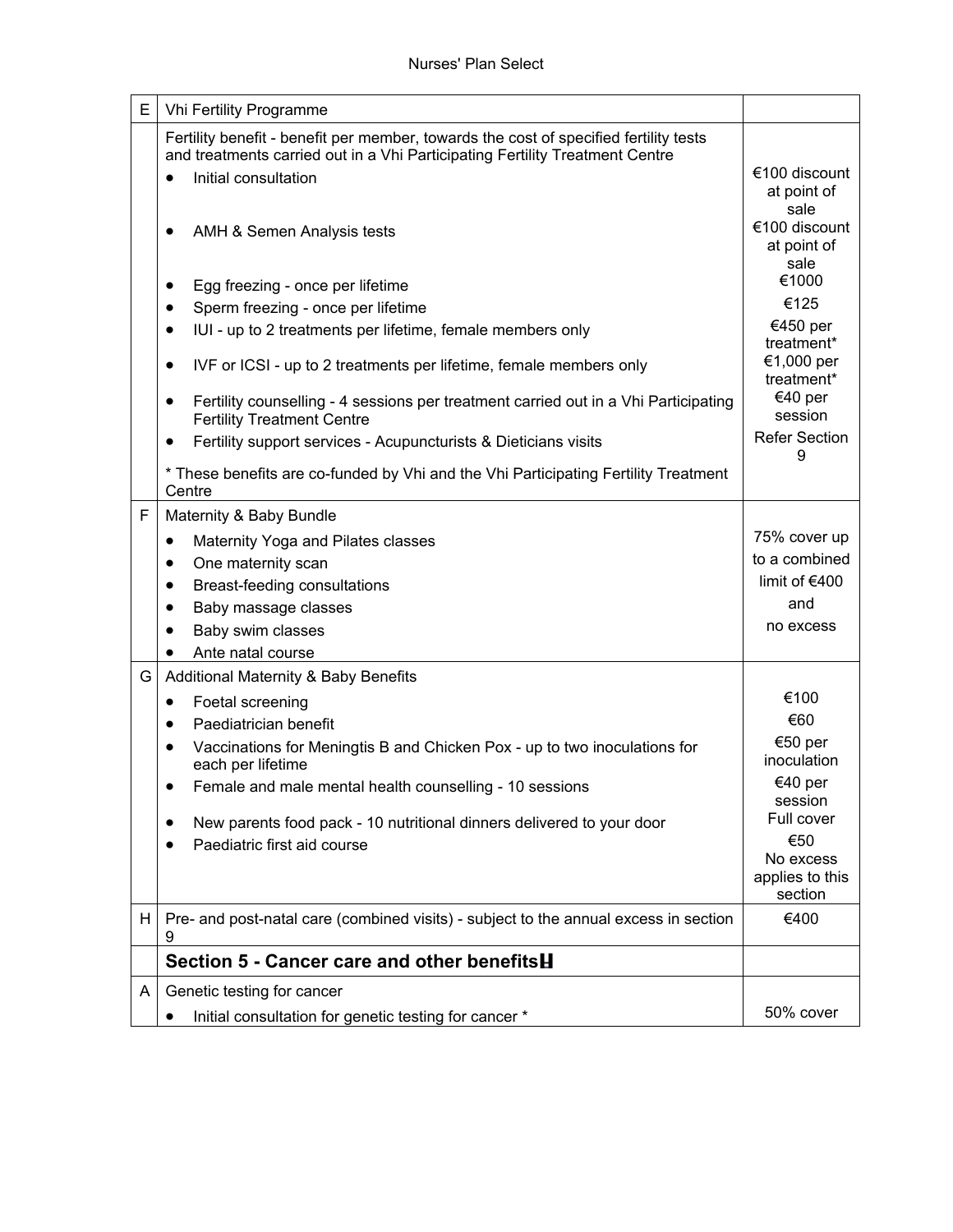|     | Genetic test - for specified genetic mutations to be carried out in an approved<br>clinic *                                                                                                                    | Full cover                                                                         |
|-----|----------------------------------------------------------------------------------------------------------------------------------------------------------------------------------------------------------------|------------------------------------------------------------------------------------|
|     | Preventative (Prophylactic) treatment following on from the genetic test<br>* These benefits are available immediately for existing Vhi customers with no                                                      | Covered up to<br>the levels for<br>hospital<br>treatment<br>listed in<br>Section 1 |
|     | waiting periods. There is a 26 week new conditions waiting period for new joiners<br>and a two year waiting period for transfers from another insurer                                                          |                                                                                    |
| B   | Mammograms in an approved mammogram centre in each 24 month period,<br>covered in accordance with our rules (contact us for details)                                                                           | Full cover                                                                         |
| C   | Cancer care support - one night's accommodation for each treatment                                                                                                                                             | €100 per night                                                                     |
| D   | Manual lymph drainage following cancer treatment - 10 visits                                                                                                                                                   | €50 per visit                                                                      |
| E   | Clinical psychology counselling for oncology treatment (psycho oncology<br>counselling) - 10 visits                                                                                                            | <b>Refer Section</b><br>9                                                          |
| F   | Additional cancer support benefits                                                                                                                                                                             |                                                                                    |
|     | Wig/ hairpiece, post-mastectomy bra, swimsuit, surgical prosthesis following<br>cancer treatment<br>No excess applies, but subject to the benefit maximum for medical and surgical<br>appliances set out below | Full cover                                                                         |
| G I | Other benefits in Section 5                                                                                                                                                                                    |                                                                                    |
|     | Vhi Healthcare approved medical and surgical appliances - subject to an excess of<br>€300 per member per year (contact us for details of eligible appliances)                                                  | €3,200 per<br>member year                                                          |
|     | Convalescent care - first 16 nights                                                                                                                                                                            | €30 per night                                                                      |
|     | Vhi Hospital@Home                                                                                                                                                                                              | Full cover                                                                         |
|     | Child home nursing - 14 days per calendar year                                                                                                                                                                 | €100 per day                                                                       |
|     | Parent accompanying child - 14 days per calendar year, following a stay in excess<br>of 3 days in hospital                                                                                                     | €40 per day                                                                        |
|     | <b>Vhi VisionCare</b>                                                                                                                                                                                          |                                                                                    |
|     | Vhi VisionCare E-Screen (available through Vhi.ie/myvhi)<br>٠                                                                                                                                                  | Full cover                                                                         |
|     | Comprehensive eye exam carried out by a VSP eye-care professional in each<br>24 month period - subject to Vhi VisionCare E-Screen referral                                                                     | Full cover                                                                         |
|     | <b>Section 6 - Transport costs</b>                                                                                                                                                                             |                                                                                    |
| A   | Transport costs (covered in accordance with our rules)                                                                                                                                                         | Agreed<br>charges                                                                  |
|     | Section 7 - Cover outside Ireland                                                                                                                                                                              |                                                                                    |
| A   | Emergency treatment abroad                                                                                                                                                                                     | €100,000                                                                           |
| B   | Elective treatment abroad (subject to prior approval)                                                                                                                                                          |                                                                                    |
|     | Surgical procedures available in Ireland (as per level of cover in Ireland)                                                                                                                                    | €100,000                                                                           |
|     | Treatment not available in Ireland                                                                                                                                                                             | €100,000                                                                           |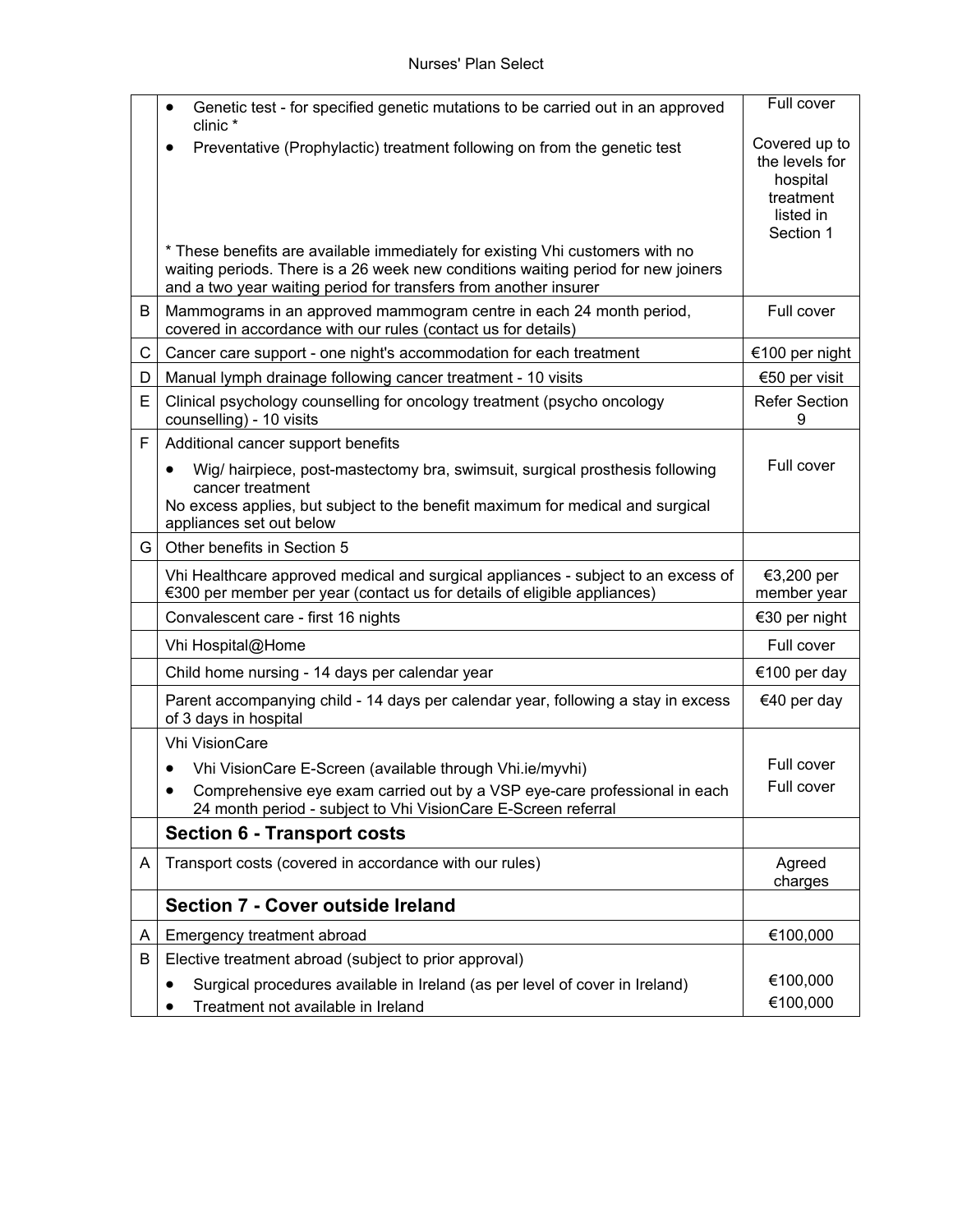|    | <b>Section 8</b>                                                                                                                                                                                                                        |                       |
|----|-----------------------------------------------------------------------------------------------------------------------------------------------------------------------------------------------------------------------------------------|-----------------------|
| A  | In-patient MRI scans (covered in accordance with Section 1)                                                                                                                                                                             | Agreed<br>charges     |
| B  | Out-patient MRI scans                                                                                                                                                                                                                   |                       |
|    | Category 1 - approved MRI centres                                                                                                                                                                                                       | Full cover            |
|    | Category 2 - approved MRI centres, agreed MRI charges & consultant<br>Radiologists fees (subject to an excess of €125 per scan)                                                                                                         | Full cover            |
| С  | PET-CT scans (covered in accordance with our rules)                                                                                                                                                                                     | Agreed<br>charges     |
| D  | CT Scans (covered in accordance with our rules) $\blacksquare$                                                                                                                                                                          | Full cover            |
|    | Section 9 – Day-to-day medical expenses (benefits are per visit,<br>per member, unless otherwise indicated) H                                                                                                                           |                       |
| A  | Consultant consultation                                                                                                                                                                                                                 | €60                   |
| B  | Pathology - consultants' fees (per referral)                                                                                                                                                                                            | €60                   |
| С  | Radiology - consultants' fees for professional services (per procedure)                                                                                                                                                                 | €60                   |
| D  | Pathology/Radiology or other diagnostic tests (refer to Section 8 for out-patient<br>MRI benefits) - 50% of agreed charges in an approved out-patient centre. Contact<br>us for details of eligible diagnostic tests and reimbursements | €500 per year         |
| E. | Chiropodists/Podiatrists - 25 visits                                                                                                                                                                                                    | €30                   |
| F  | Health screening - in each 24 month period, covered in accordance with our rules<br>(contact us for details) *                                                                                                                          |                       |
|    | Lifestage screening programme in a Vhi Medical Centre                                                                                                                                                                                   | €100 per<br>screen    |
|    | Dexa scans in an approved dexa scan centre                                                                                                                                                                                              | 50% cover             |
| G  | Accident & emergency cover - 2 visits                                                                                                                                                                                                   | €75                   |
| H. | <b>Travel vaccinations</b>                                                                                                                                                                                                              | €60 per year          |
|    | Child counselling - 8 visits                                                                                                                                                                                                            | €30                   |
| J  | Clinical psychology counselling for oncology treatment (psycho oncology<br>counselling)* - 10 visits                                                                                                                                    | €50 per visit         |
| K. | Acupuncturists, Dieticians* - 5 combined visits                                                                                                                                                                                         | €40                   |
|    | Vhi Online Doctor - 6 visits (available through the Vhi App)*                                                                                                                                                                           | Full cover            |
| м  | Vhi SwiftCare exclusive benefit to Vhi customers*                                                                                                                                                                                       |                       |
|    | Initial consultation (charge is €125 – you pay €50)                                                                                                                                                                                     | €75                   |
|    | Follow-up treatment package after this consultation for x-rays, tests & medical<br>aids (maximum you will pay is €100 for this follow-up treatment)                                                                                     | 50% of total<br>costs |
|    | Vhi SwiftCare appointment services*                                                                                                                                                                                                     |                       |
|    | Consultant consultation (orthopaedic, oral maxillofacial & sports medicine)<br>٠                                                                                                                                                        | 50%                   |
| N  | Vhi paediatric clinic*                                                                                                                                                                                                                  |                       |
|    | Initial Consultant consultation (in addition to your paediatric benefit in section<br>4)                                                                                                                                                | 50%                   |